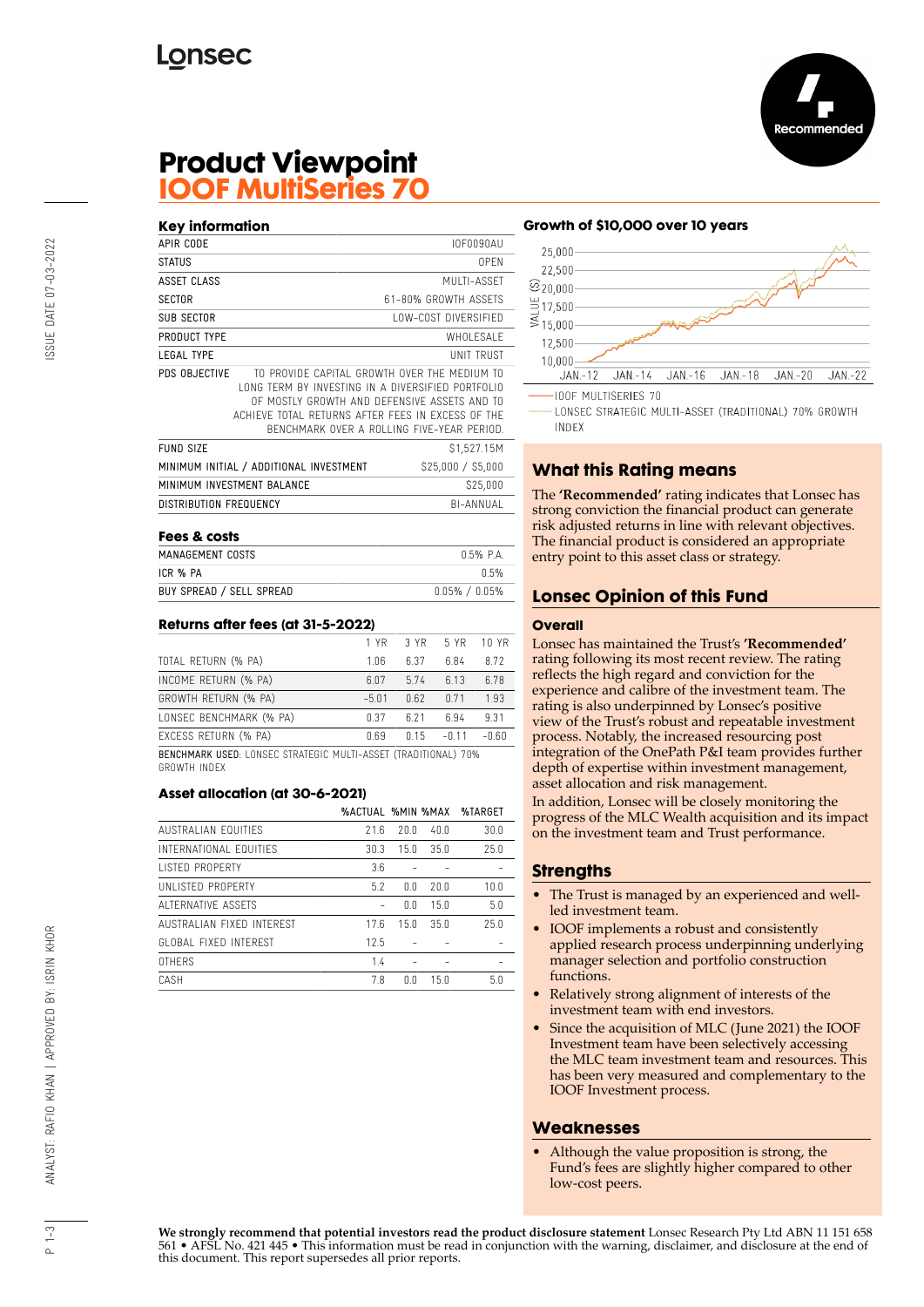# **Lonsec**

# **IOOF MultiSeries 70**

## **Product Risk Characteristics**

|                                     | <b>LOW</b> | <b>MODERATE</b> | <b>HIGH</b> |
|-------------------------------------|------------|-----------------|-------------|
| <b>BUSINESS SUSTAINABILITY RISK</b> |            |                 |             |
| CAPITAL VOLATILITY                  |            |                 |             |
| <b>CREDIT RISK</b>                  |            |                 |             |
| FORFIGN CURRENCY RISK               |            |                 |             |
| <b>I FVFRAGF RISK</b>               |            |                 |             |
| SECURITY CONCENTRATION RISK         |            |                 |             |
| SECURITY LIQUIDITY RISK             |            |                 |             |
| REDEMPTION RISK                     |            |                 |             |

Risk categories are based on Lonsec's qualitative opinion of the risks inherent in the financial product's asset class and the risks relative to other financial products in the relevant Lonsec sector universe.

## **ESG BIOmetric**

| <b>LOW</b> | <b>MODERATE</b> | <b>HIGH</b> |
|------------|-----------------|-------------|
|            |                 |             |

## **What is this Fund?**

The IOOF MultiSeries 70 ('the Trust') is a 70%/30% growth / defensive Multi-Manager Trust that has exposure to a broad range of asset classes (including equities, fixed interest, property and alternatives) and employs specialist investment managers to implement active and passive strategies. The Trust aims to outperform CPI+3.5% p.a. over seven years after fees, and to outperform the composite benchmark by 1.0-1.5% over rolling five year period (after fees).

## **Using this Fund**

Lonsec notes that the Manager has produced a Target Market Determination (TMD) which forms part of the Responsible Entity's Design and Distribution Obligations for the Fund. Lonsec has collected the TMD that has been provided by the Manager and notes that this should be referred to for further details on the Target Market Summary, Description of Target Market and Review Triggers

#### **Suggested Lonsec risk profile suitability**

SECURE DEFENSIVE CONSERVATIVE BALANCED GROWTH HIGH GROWTH

For guidance on appropriate asset allocations and risk profiles, refer to the latest Lonsec Strategic Asset Allocation Review and Risk Profile Definitions on our website.

## **Manager Profile**

Insignia Financial Ltd ('Insignia Financial') is a wealth management company offering products and services across; financial advice and distribution, portfolio and estate administration and investment management. Insignia Financial is listed on the Australian Stock Exchange (ASX code: IFL.) As at 31 December 2021, Insignia Financial had \$325.8bn in Funds Under Management and Administration.

#### **Top 10 holdings (at 31-3-2022)**

| <b>NAME</b>                      | WEIGHT % |
|----------------------------------|----------|
| <b>BHP GROUP LIMITED</b>         | 1.9      |
| MICROSOFT CORP                   | 1.4      |
| AUSTRALIA (COMMONWEALTH BANK OF) | 1.7      |
| NATIONAL AUSTRALIA BANK LIMITED  | 1.1      |
| CSL LIMITED (AUD)                | 1.0      |
| APPI F INC                       | 0.9      |
| AMAZON.COM. INC.                 | 0.8      |
| TRANSURBAN GROUP                 | 0.8      |
| MACQUARIE GROUP LIMITED          | 0.8      |
| UNITEDHEALTH GROUP INCORPORATED  | 0.6      |
|                                  |          |

SOURCE: FE FUNDINFO